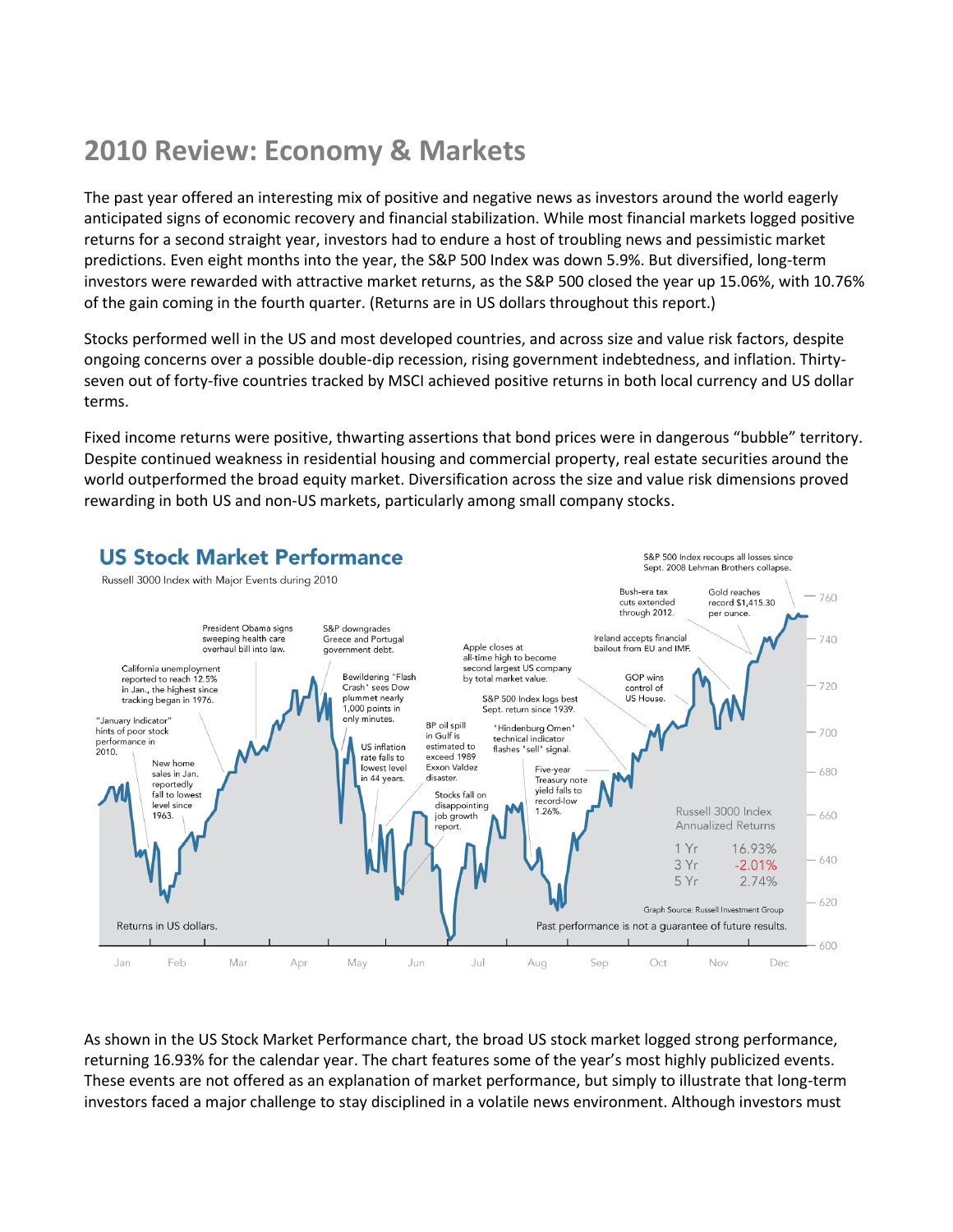deal with uncertainty in all markets, 2010 may have presented a more intense challenge as markets watched for signs of economic recovery from the global financial crisis.

The World Stock Market Performance chart offers a snapshot of global stock market performance, as measured by the MSCI All Country World Index. Actual headlines from publications around the world are featured. Again, these headlines are just a sample of many events during the year.



Throughout the year, investors could find a host of reasons to avoid stocks and wait for more positive news before returning to the market. As these select headlines suggest, determining the right time to invest is a difficult task since the market anticipates news and quickly factors in new information.

# **The Year in Review**

# **Themes in 2010**

In retrospect, it was a good year for globally diversified investors. But if investors had shaped their market expectations and decisions according to economic news, they likely would not have expected positive returns. The following are a few dominant themes during the year.

# **Mixed Economic Signals**

Although investors in the US and Europe awaited signs of a rebound, economic news was mixed, with some measures showing gradual improvement and others offering evidence that the economy remains vulnerable. Favorable news included moderate economic expansion in the US, Euro zone, and Australia, as well as rising factory orders and manufacturing activity, rebounding auto sales and automaker profits, slowing growth in US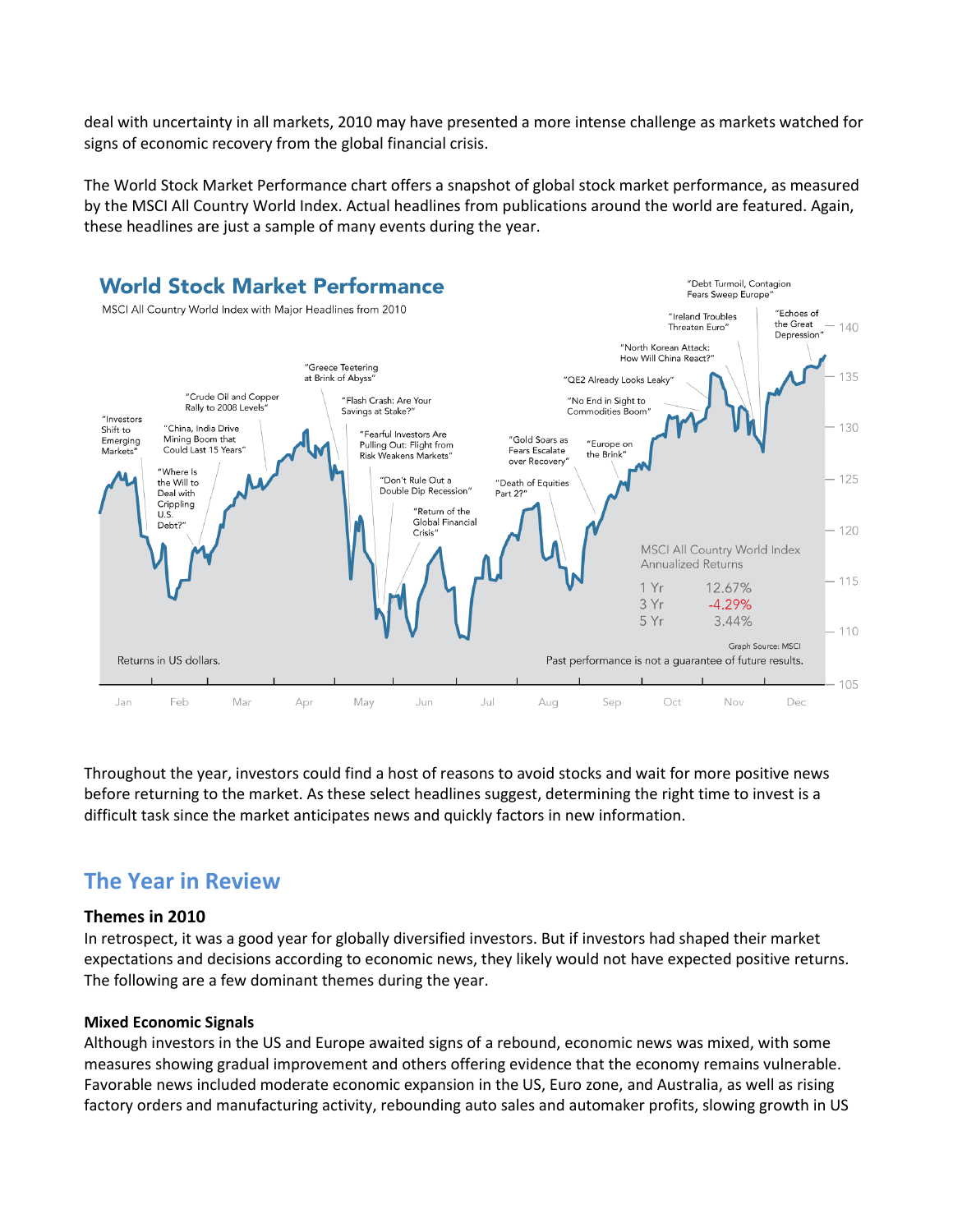bankruptcies, declining home foreclosures, and an improving financial services sector. In late Q3, US corporate cash levels reached \$1.9 trillion, which, as a percentage of total corporate assets, is the highest since 1959. In late Q4, initial claims for unemployment fell to the lowest level in two years.

Negative news included continuing high jobless rates in the US and other developed markets. US unemployment began the year at 9.7%, dipped to 9.5% in July, but climbed to 9.8% in November. Personal bankruptcies in the US increased 9%, reaching their highest level since 2005. Also, bank failures in 2010 were the worst since 1992, during the savings and loan crisis.

## **Housing and Real Estate**

The global property decline that helped trigger the 2008 financial crisis began to ease in 2010. Home prices improved in the UK but remained weak in the US, with monthly sales of new homes falling at one point to the lowest level since tracking was initiated in 1963. Foreclosures increased dramatically in the first half of 2010 before improving in Q4. However, 2010 proved to be another successful year for REITs, despite recurring predictions of a brewing commercial real estate collapse that would trigger a financial crisis.

## **Quantitative Easing and Fiscal Stimulus**

Governments and central banks took additional actions to stimulate economies and shore up financial markets. The most direct support came as central banks supported government bond markets in the US and Europe. The Federal Reserve's November announcement of a second round of quantitative easing (known as "QE2") sparked concern that additional monetary stimulus would stoke inflation and debase the dollar. According to some, the actions helped lift stocks and corporate bond markets. In December, the extension of the Bush-era tax cuts and a 2% reduction in Social Security payroll taxes in 2011 improved economic expectations.

### **Sovereign Debt Worries**

During the year, the weakening finances of some [European](http://en.wikipedia.org/wiki/Europe) states, includin[g Portugal,](http://en.wikipedia.org/wiki/Economy_of_Portugal) [Ireland,](http://en.wikipedia.org/wiki/Economy_of_Ireland) [Italy,](http://en.wikipedia.org/wiki/Economy_of_Italy) [Greece,](http://en.wikipedia.org/wiki/Economy_of_Greece) [Spain,](http://en.wikipedia.org/wiki/Economy_of_Spain) and [Belgium,](http://en.wikipedia.org/wiki/Belgium) raised concern that the financial crisis had moved from private-sector banks to public-sector balance sheets. These concerns led to the downgrading of certain government debt and widening of [bond](http://en.wikipedia.org/wiki/Bond_%28finance%29) [yield](http://en.wikipedia.org/wiki/Yield_spread)  [spreads.](http://en.wikipedia.org/wiki/Yield_spread) The Euro zone countries and International Monetary Fund responded with loans that were conditional on some sovereign borrowers taking drastic austerity measures.

#### **Inflation vs. Deflation**

Despite moderate inflation in most economies during 2010, economists warned that continued government budget deficits and monetary expansion would drive up prices. Conversely, the US central bank was concerned that inflation was so low that the economy might slip into a deflationary cycle. In fact, potential deflation was one of the main reasons the Fed implemented QE2 and pumped \$600 billion into the banking system. By year end, the Fed indicated that the deflation threat was easing.

# **Higher Commodity Prices**

Commodities climbed during 2010, with many sectors reaching price levels not seen in decades. Copper prices, which are considered a bellwether of economic activity, rose 33%, and oil gained 15% to finish 2010 over \$91 a barrel. Agricultural commodities, a traditionally volatile sector, saw even more extreme price swings. Concern about a weakening dollar drove up precious metals, with gold exceeding \$1,400 per ounce and silver up 81% for the year.

#### **Investor Confidence**

In the wake of the financial crisis, investors who have become more risk averse or accepted the tenets of a "new normal" in the economy and markets chose to remain in fixed income assets. Bond funds in the US received a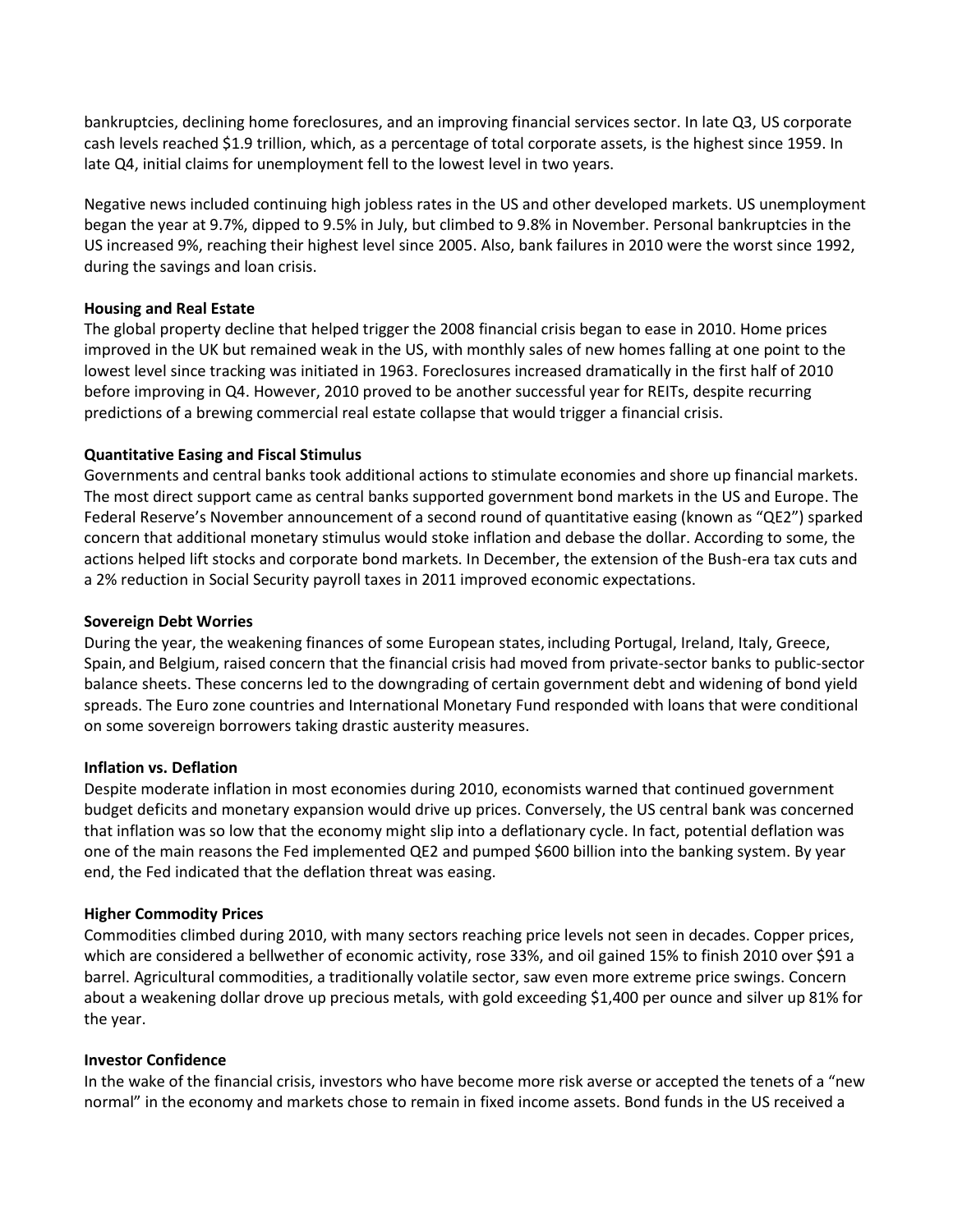massive net inflow of money in the past two years, suggesting that many investors who fled stocks may have missed out on much of the rebound in equities. Throughout most of 2010, investment flows were leaving the US stock market and moving to emerging markets. In December, flows turned sharply positive in the US, with an estimated \$22 billion directed to US stock funds.

# **2010 Investment Overview**

After a slow start and a tough second quarter, most markets in the world ended the year with positive results. The US market indices accounted for most of the top performance, with the Russell 2000 Growth Index delivering a 29.09% return for the year. US small cap and small value also were among the top performers. (All returns are in US dollars.)

Most developed markets around the world logged positive returns, with thirty-seven of the forty-five countries that MSCI tracks gaining ground in both local currency and US dollar terms. Scandinavia and Asia had particularly high returns. Overall, the MSCI World ex USA index gained 9%, and the MSCI Emerging Markets Index gained 19% for the year.

In the last few months of the year, the highest returns were generally experienced by countries whose economies are dominated by oil and commodity exports—for example, Canada, Norway, Russia, and South Africa. Other emerging markets, such as Thailand, Philippines, Chile, and Peru had strong returns. China, despite its continued high profile and news of economic growth, was one of the lowest-performing emerging markets.

The US dollar lost ground against the Canadian dollar and most Pacific Rim currencies, which helped dollar-denominated equity returns from those countries. The US dollar gained against the euro and British pound.

Along the market capitalization dimension, small caps outperformed large caps by substantial margins in the US, developed, and emerging markets. Value stocks underperformed growth stocks across all market capitalization segments in the US and had more mixed results in international developed and emerging markets.

Fixed income performed generally well, especially for investors who took term and credit risk, with long-term, high-yield bonds

# **Major World Indices**

| <b>US Equity Returns</b> |                   |             |                 |
|--------------------------|-------------------|-------------|-----------------|
| As of December 31, 2010  | Return (%)        |             |                 |
| Index                    | Fourth<br>Quarter | One<br>Year | Three<br>Years* |
| Russell 3000             | 11.59             | 16.93       | (2.01)          |
| Russell 2500             | 14.86             | 26.71       | 2.49            |
| Russell 2000             | 16.25             | 26.85       | 2.22            |
| Russell 2000 Value       | 15.36             | 24.50       | 2.19            |
| Russell 2000 Growth      | 17.11             | 29.09       | 2.18            |
| Russell 1000             | 11.19             | 16.10       | (2.37)          |
| Russell 1000 Value       | 10.54             | 15.51       | (4.42)          |
| Russell 1000 Growth      | 11.83             | 16.71       | (0.47)          |
| S&P 500                  | 10.76             | 15.06       | (2.85)          |

#### Non-US Equity Returns

| As of December 31, 2010      | Return (%)        |             |                             |
|------------------------------|-------------------|-------------|-----------------------------|
| Index                        | Fourth<br>Ouarter | One<br>Year | Three<br>Years <sup>*</sup> |
| MSCI EAFE Small Cap          | 11.80             | 22.04       | (1.72)                      |
| MSCI World ex USA Small      | 12.86             | 24.51       | (0.81)                      |
| <b>MSCI FAFF</b>             | 6.61              | 7.75        | (7.02)                      |
| MSCI World ex USA            | 7.16              | 8.95        | (6.33)                      |
| <b>MSCI EAFE Value</b>       | 5.30              | 3.25        | (8.15)                      |
| <b>MSCI EAFE Growth</b>      | 7.85              | 12.25       | (5.94)                      |
| <b>MSCI Emerging Markets</b> | 7.34              | 18.88       | (0.32)                      |
| MSCI Emerging Markets Small  | 7.92              | 27.17       | 4.33                        |

#### **Fixed Income Returns**

| As of December 31, 2010                               | Return (%)        |             |                             |
|-------------------------------------------------------|-------------------|-------------|-----------------------------|
|                                                       | Fourth<br>Quarter | One<br>Year | Three<br>Years <sup>'</sup> |
| BofA Merrill Lynch<br>Three-Month US T-Bill           | 0.04              | 0.13        | 0.79                        |
| BofA Merrill Lynch<br>One-Year US Treasury Note       | 0.07              | 0.83        | 2.11                        |
| Citigroup World Government<br>Bond 1-3 Years (hedged) | (0.10)            | 1.35        | 2.97                        |
| <b>Barclays Capital US</b><br>Government Bond         | (2.34)            | 5.52        | 5.07                        |
| BofA Merrill Lynch 1-5 Year<br>US Treasury and Agency | (0.59)            | 3.46        | 4.20                        |
| Citigroup World Government<br>Bond 1-5 Years (hedged) | (0.50)            | 1.99        | 3.60                        |
| Barclays Capital US TIPS                              | (0.65)            | 6.31        | 4.97                        |

#### **Real Estate Returns**

As of December 31, 2010

|                          | Fourth<br>Quarter | One<br>Year | Three<br>Years |
|--------------------------|-------------------|-------------|----------------|
| Dow Jones US Select REIT | 7.45              | 28.07       | 1.01           |
| S&P Global ex US REIT    | 6.39              | 16.91       | (8.04)         |

\*Annualized

Return (%)

Past performance is not a guarantee of future results. Returns in US dollars.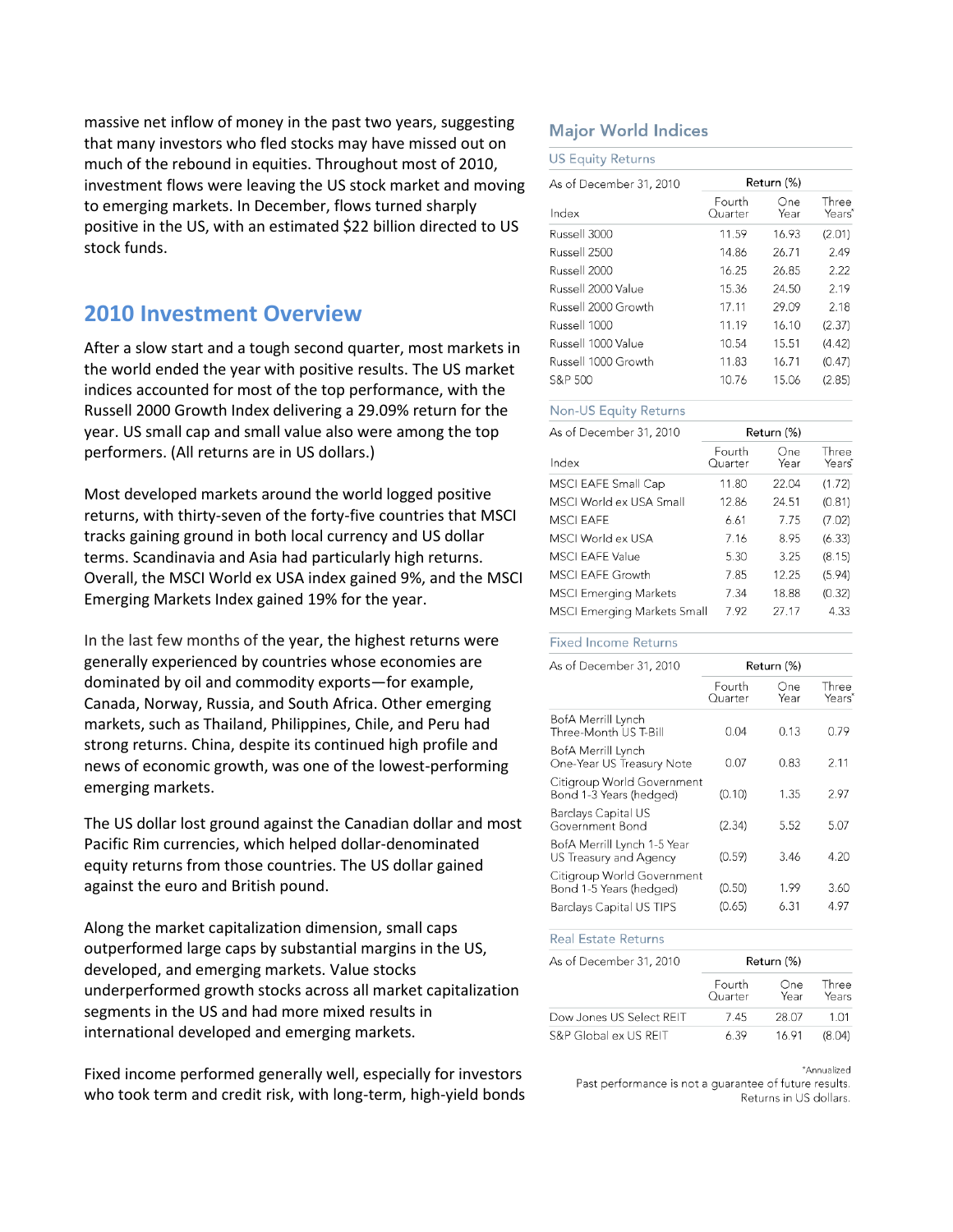returning more than 20%. Real estate securities had excellent returns, performing comparably to the equity asset classes.

## **Quarterly Highlights**

# **First Quarter**

Following a slow start in the year, equity markets around the world began to climb in mid-February and ended the first quarter in the black. The broad US market gained about 6% in the quarter, with all asset classes delivering solid gains. (All returns are in US dollars.) The developed markets benchmark MSCI World ex US Index was up 6.4% in March and finished the quarter with a return of 1.3%. Emerging markets outperformed the developed markets, up 8.1% in March and 2.4% for the quarter. Some of the larger markets, such as Brazil, China, and Taiwan, had negative returns. As in the case of developed markets, there was much dispersion in the performance of different emerging markets and asset classes. However, both developed and emerging underperformed the US, partially due to the stronger US dollar, which was up 6% against the pound and the euro, hurting the dollar-denominated returns of developed market equities. Fixed income securities had positive returns. Longer-term securities tended to have better performance than short-term ones.

Major news in the developed markets was related to the fiscal crisis in Greece and the resulting worry about the mechanics of a bailout and its impact on the euro. As a result, the worst equity market returns were in Europe, where stocks slipped in Greece, Portugal, and Spain—the countries most at risk of sovereign default.

# **Major World Indices Ranked**

#### By One-Year Performance (%)

As of December 31, 2010

| Russell 2000 Growth                                   | 29.09 |                   |
|-------------------------------------------------------|-------|-------------------|
| Dow Jones US Select REIT                              | 28.07 |                   |
| MSCI Emerging Markets Small                           | 27.17 |                   |
| Russell 2000                                          | 26.85 |                   |
| Russell 2500                                          | 26.71 |                   |
| MSCI World ex USA Small                               | 24.51 |                   |
| Russell 2000 Value                                    | 24.50 |                   |
| MSCI EAFE Small Cap                                   | 22.04 |                   |
| <b>MSCI Emerging Markets</b>                          | 18.88 |                   |
| Russell 3000                                          | 16.93 |                   |
| S&P Global ex US REIT                                 | 16.91 |                   |
| Russell 1000 Growth                                   | 16.71 |                   |
| Russell 1000                                          | 16.10 |                   |
| Russell 1000 Value                                    | 15.51 |                   |
| S&P 500                                               | 15.06 |                   |
| <b>MSCI EAFE Growth</b>                               | 12.25 |                   |
| MSCI World ex USA                                     | 8.95  |                   |
| <b>MSCI EAFE</b>                                      | 7.75  |                   |
| Barclays Capital US TIPS                              | 6.31  |                   |
| Barclays Capital US<br>Government Bond                | 5.52  |                   |
| BofA Merrill Lynch 1-5 Year                           |       |                   |
| US Treasury and Agency                                | 3.46  |                   |
| <b>MSCI EAFE Value</b>                                | 3.25  |                   |
| Citigroup World Government<br>Bond 1-5 Years (hedged) | 1.99  |                   |
| Citigroup World Government<br>Bond 1-3 Years (hedged) | 1.35  |                   |
| BofA Merrill Lynch<br>One-Year US Treasury Note       | 0.83  |                   |
| BofA Merrill Lynch<br>Three-Month US T-Bill           | 0.13  |                   |
|                                                       |       | 10% 20% 30%<br>0% |

#### **Second Quarter**

After four consecutive quarters of strong performance, the US equity market saw a sharp reversal in May and June, ending the second quarter Past performance is not a guarantee of future results. Returns in US dollars.

with large negative returns. The broad US market lost over 11%, with most asset classes delivering double-digit negative returns. Both developed and emerging markets performed poorly. The MSCI World ex US Index was down 13.6% for the quarter, with most of the damage coming in May, when the index fell 11%. Emerging markets outperformed developed markets for the second quarter in a row, down 8.4%. The US dollar gained ground against most major currencies, especially the euro and the Australian dollar, and against major emerging market currencies. This strong performance hurt dollar-denominated returns of developed and emerging market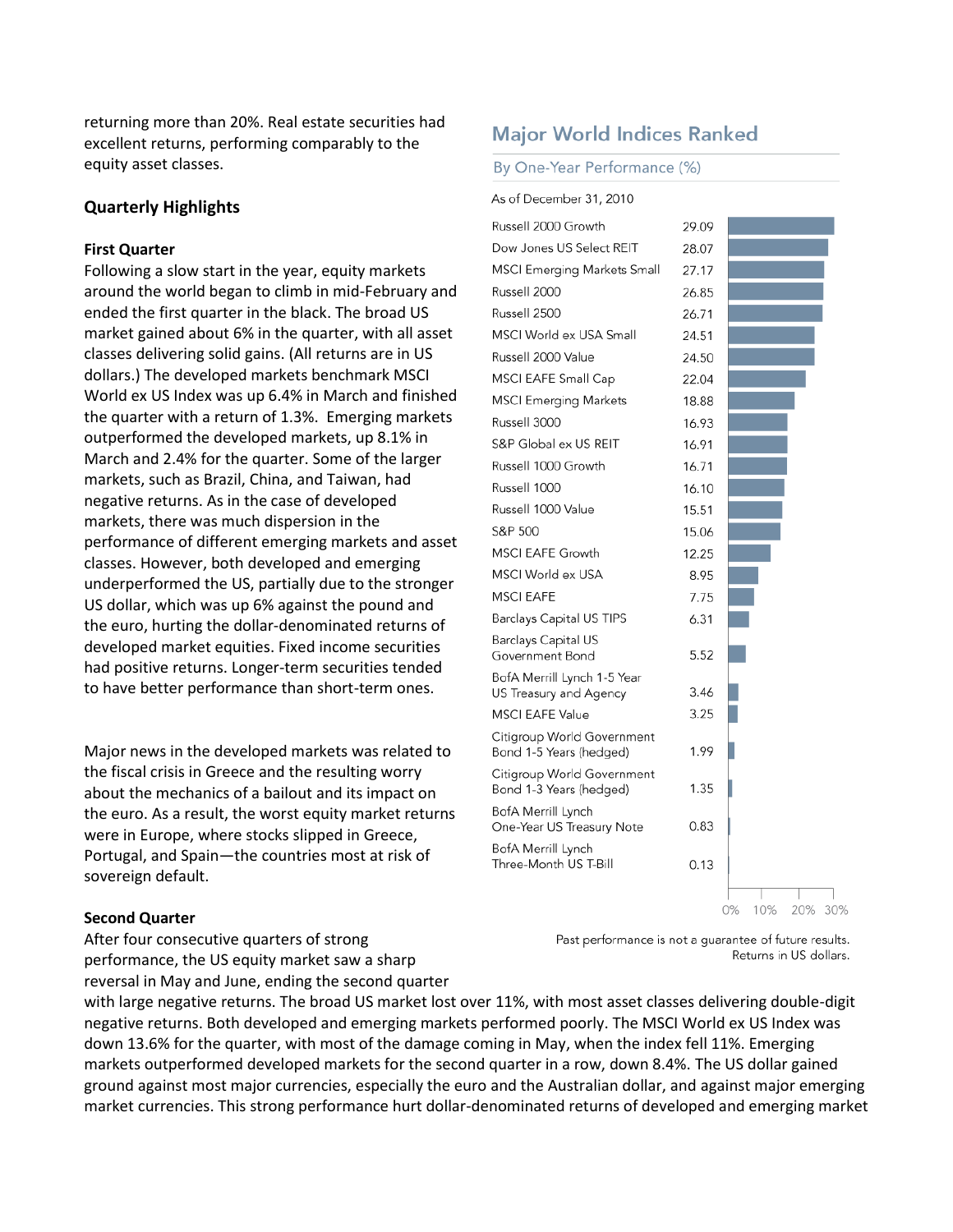equities. Fixed income securities had good returns due to a flight to safety triggered by the sovereign debt problems in Europe and weak economic data around the globe. Intermediate government securities and inflation-protected securities did particularly well.

The sovereign debt crisis in Greece, Spain, Portugal, and Ireland continued to affect European banks. Officials in Hungary hinted at a default, and Spain's credit was downgraded. Widespread announcements of austerity measures and budget cuts across Europe caused some observers to lower growth expectations. Other major events were the April explosion of the Deepwater Horizon rig in the Gulf of Mexico, which cast a negative spotlight on BP and raised concerns of a major environmental calamity, and the bewildering "flash crash" in May, which saw the Dow plummet over 1,000 points in the course of a few frantic minutes.

# **Third Quarter**

The US equity market rallied strongly in the third quarter, with the broad US market gaining over 11% and most asset classes delivering double-digit returns. With the exception of Q2 and Q3 of 2009, non-US markets had their best quarter since 2003. Although both developed and emerging markets did well, emerging markets once again had the strongest performance. Looking at benchmark returns, strong performance in July and September led the MSCI Emerging Markets benchmark to a quarterly return of 18%. By comparison, the benchmark MSCI World ex US Index was up 16%.

The US dollar lost ground against most major currencies in developed and emerging market countries, which greatly helped the dollar-denominated equity returns. Fixed income securities had good returns. Declining longterm rates rewarded investors who were exposed to term risk. Intermediate government securities and inflation-protected securities did particularly well.

International news focused on central banks around the world intervening to curtail rising currencies, with the focus on Japan and China.

# **Fourth Quarter**

The equity markets had a strong finish for the year, with the broad US market gaining over 11%. US asset classes again delivered double-digit returns. Most of the world's stock markets continued with the gains experienced in the third quarter, albeit at more moderate pace. The MSCI World ex US Index and the MSCI Emerging Markets Index both had returns of over 7%. Returns were especially good in Canada and Japan, which returned over 12%. Emerging markets had slightly higher performance than developed markets. The US dollar lost ground against the Canadian dollar and most Pacific Rim currencies, which greatly helped the dollar-denominated equity returns from those countries. However, the US dollar gained against the euro and British pound.

Value stocks underperformed growth stocks across all market capitalization segments in the US and in other developed markets. In emerging markets, value stocks outperformed growth stocks for the quarter. Small cap value stocks outperformed small cap growth stocks, while large cap value stocks underperformed large cap growth stocks. Along the market capitalization dimension, small caps outperformed large caps in the US and developed markets by substantial margins. In emerging markets, small caps narrowly beat large caps.

Fixed income securities had generally poor returns in the fourth quarter. Rising long-term rates hurt investors who were exposed to term risk. However, high-yield bonds did particularly well, rewarding investors who took extensive credit risk. Notwithstanding the continued weakness in the commercial and residential real estate markets, real estate securities had excellent returns, performing comparably to the equity asset classes.